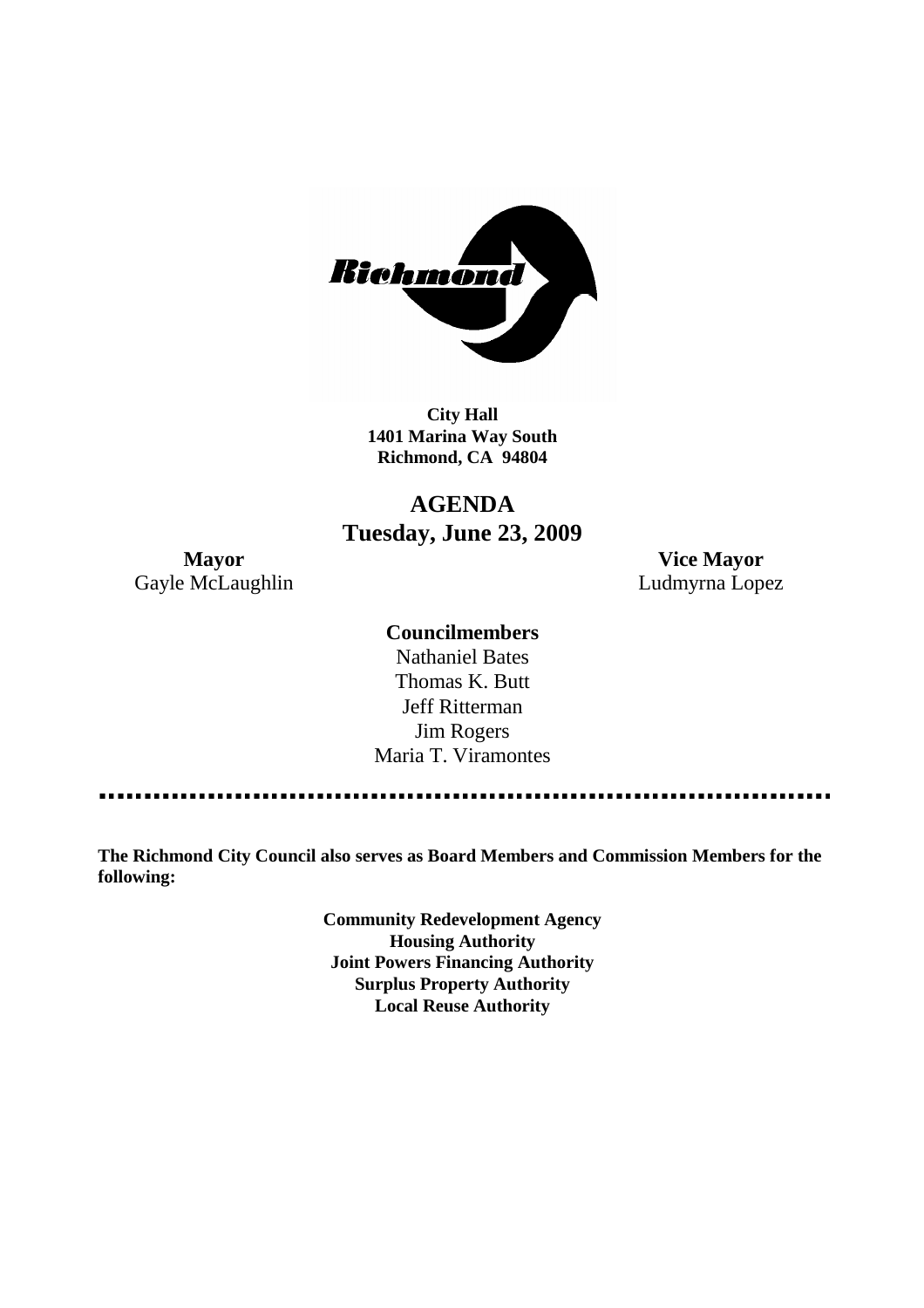# **MEETING PROCEDURES**

The City of Richmond encourages community participation at its City Council meetings and has established procedures that are intended to accommodate public input in a timely and time-sensitive way. As a courtesy to all members of the public who wish to participate in City Council meetings, please observe the following procedures:

**PUBLIC COMMENT ON AGENDA ITEMS:** Anyone who desires to address the City Council on items appearing on the agenda must complete and file a pink speaker's card with the City Clerk **prior** to the City Council's consideration of the item. Once the City Clerk has announced the item and discussion has commenced, no person shall be permitted to speak on the item other than those persons who have submitted their names to the City Clerk. Your name will be called when the item is announced for discussion. **Each speaker will be allowed TWO (2) MINUTES to address the City Council on NON-PUBLIC HEARING items listed on the agenda.**

**OPEN FORUM FOR PUBLIC COMMENT:** Individuals who would like to address the City Council on matters not listed on the agenda or on **Presentations, Proclamations and Commendations, Report from the City Attorney, or Reports of Officers** may do so under Open Forum. All speakers must complete and file a pink speaker's card with the City Clerk **prior** to the commencement of Open Forum. **The amount of time allotted to individual speakers shall be determined based on the number of persons requesting to speak during this item. The time allocation for each speaker will be as follows: 15 or fewer speakers, a maximum of 2 minutes; 16 to 24 speakers, a maximum of 1 and one-half minutes; and 25 or more speakers, a maximum of 1 minute.**

### **SPEAKERS ARE REQUESTED TO OCCUPY THE RESERVED SEATS IN THE FRONT ROW BEHIND THE SPEAKER'S PODIUM AS THEIR NAME IS ANNOUNCED BY THE CITY CLERK.**

**CONSENT CALENDAR:** Consent Calendar items are considered routine and will be enacted, approved or adopted by one motion unless a request for removal for discussion or explanation is received from the audience or the City Council. A member of the audience requesting to remove an item from the Consent Calendar must complete and file a speaker's card with the City Clerk **prior to the City Council's consideration of Item C, Agenda Review.** An item removed from the Consent Calendar may be placed anywhere on the agenda following the City Council's agenda review.

*The City Council's adopted Rules of Procedure recognize that debate on policy is healthy; debate on personalities is not. The Chairperson has the right and obligation to cut off discussion that is too personal, too loud, or too crude.*

**\*\*\*\*\*\*\*\*\*\*\*\*\*\*\*\*\*\*\*\*\*\*\*\*\*\*\*\*\*\*\*\*\*\*\*\*\*\*\*\*\*\*\*\*\*\*\*\*\*\*\*\*\*\*\*\*\*\***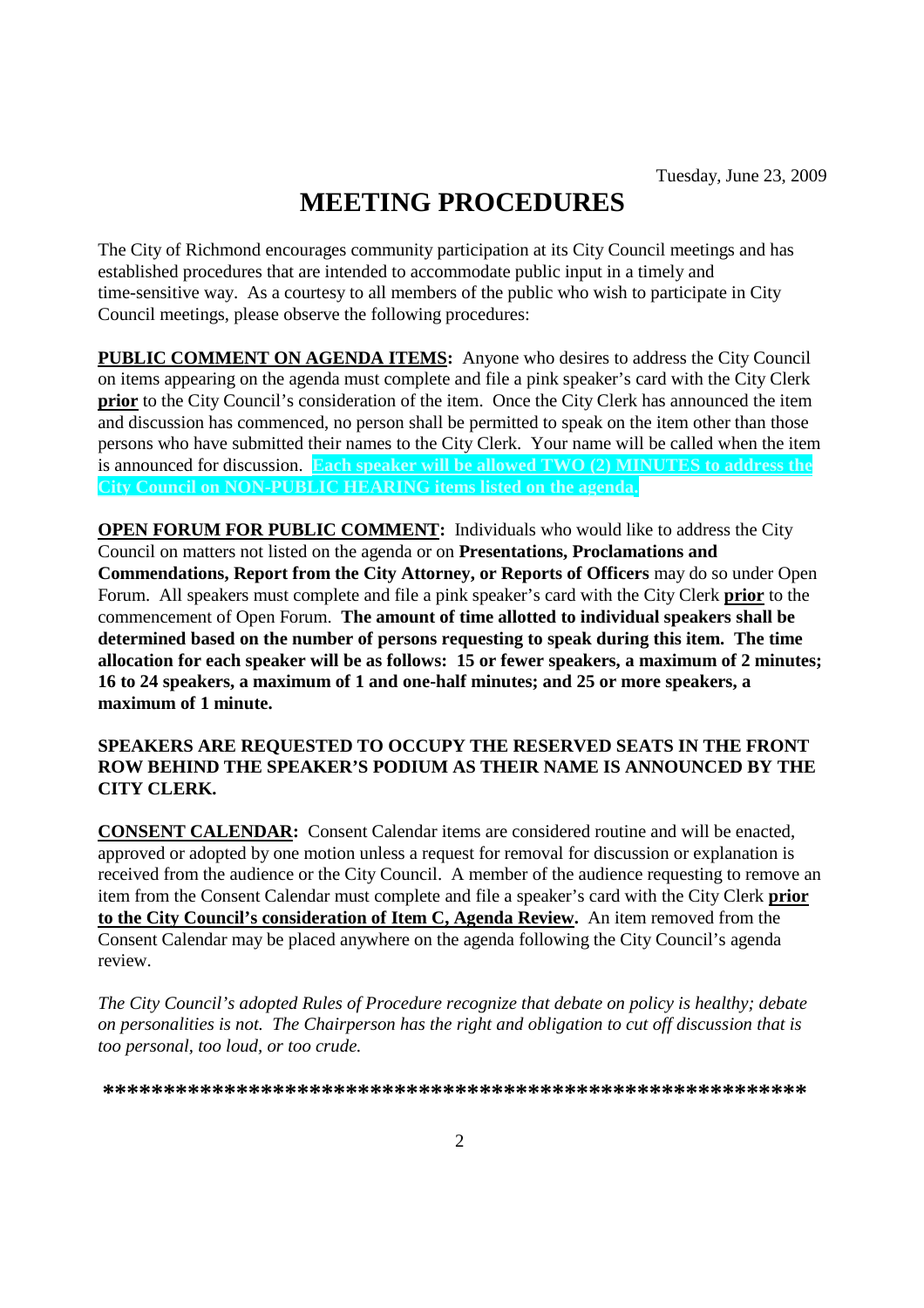### **EVENING OPEN SESSION**

5:00 p.m.

- **A. ROLL CALL**
- **B. PUBLIC COMMENT**
- **C. ADJOURN TO CLOSED SESSION**

### **CLOSED SESSION**

Shimada Room of City Hall

#### **A. CITY COUNCIL**

**A-1.** LIABILITY CLAIMS - PENDING LITIGATION (Government Code Section 54956.9):

Daly vs. City of Richmond

**A-2.** CONFERENCE WITH LEGAL COUNSEL - EXISTING LITIGATION (Subdivision [a] of Government Code Section 54956.9):

Herson vs. City of Richmond

Communities for a Better Environment (CBE) vs. City of Richmond

Chevron USA vs. City of Richmond

**A-3.** CONFERENCE WITH LEGAL COUNSEL - ANTICIPATED LITIGATION (Initiation of litigation pursuant to Subdivision (c) of Section 54956.9):

One case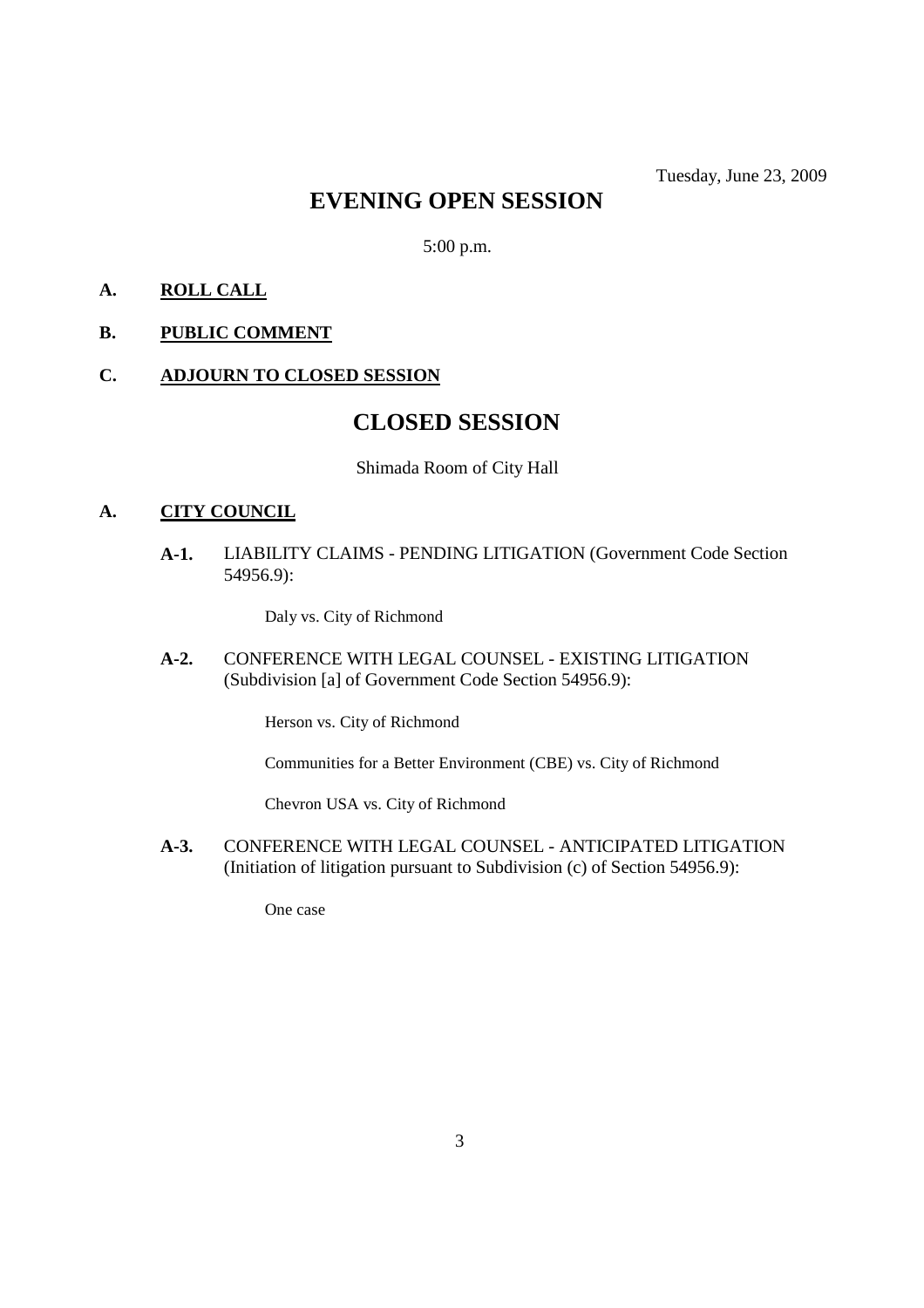### **RICHMOND COMMUNITY REDEVELOPMENT AGENCY**

6:45 p.m.

- **A. PLEDGE TO THE FLAG**
- **B. ROLL CALL**
- **C. STATEMENT OF CONFLICT OF INTEREST**
- **D. AGENDA REVIEW**
- **E. OPEN FORUM FOR PUBLIC COMMENT**
- **F. CONSENT CALENDAR**
	- **F-1.** ADOPT a resolution approving a sole-source contract with Richard S. Kochan to provide grant facilitation services from July 1, 2009, through June 30, 2010, in an amount not to exceed \$63,000, including travel and reimbursable expenses - Richmond Community Redevelopment Agency (Steve Duran 307-8140).
- **G. ADJOURNMENT**

### **SPECIAL JOINT MEETING OF THE RICHMOND COMMUNITY REDEVELOPMENT AGENCY/CITY COUNCIL**

6:50 p.m.

- **A. ROLL CALL**
- **B. STATEMENT OF CONFLICT OF INTEREST**
- **C. AGENDA REVIEW**
- **D. OPEN FORUM FOR PUBLIC COMMENT**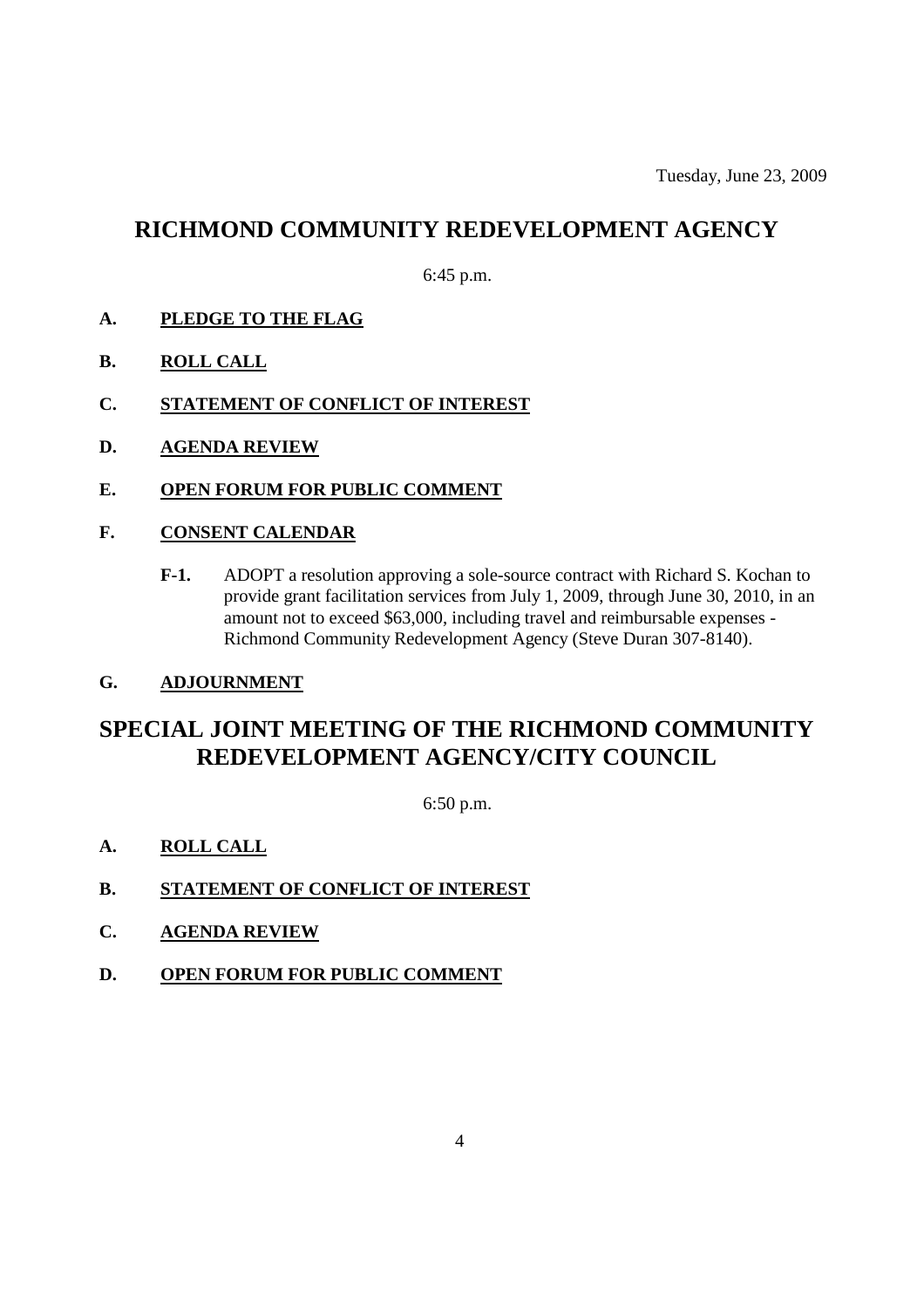### **E. CONSENT CALENDAR**

**E-1.** ADOPT a resolution approving the 3rd Amendment to the Construction Loan, Deed of Trust, Promissory Note and Regulatory Agreement by and among the City of Richmond, Richmond Community Redevelopment Agency and Wood Development Corporation to forgive the loan payment obligation and to eliminate the 45-year resale restrictions on the 14 units in the Phase I Scattered Sites Project - Richmond Community Redevelopment Agency (Steve Duran/Patrick Lynch 307-8140).

### **F. ADJOURNMENT**

### **CITY COUNCIL**

7:00 p.m.

### **A. ROLL CALL**

### **B. STATEMENT OF CONFLICT OF INTEREST**

**C. AGENDA REVIEW**

### **D. PRESENTATIONS, PROCLAMATIONS, AND COMMENDATIONS**

- **D-1.** Proclamation of Support for the Wellness City Challenge Mayor's Office (Mayor McLaughlin 620-6503).
- **D-2.** Presentation of certificates honoring Jean's Place of Beauty and Stevenart Design Studio as Richmond Small Businesses of the Month for June 2009 - Mayor's Office (Mayor McLaughlin 620-6503).

### **E. REPORT FROM THE CITY ATTORNEY OF FINAL DECISIONS MADE AND NON-CONFIDENTIAL DISCUSSIONS HELD DURING CLOSED SESSION**

### **F. CONSENT CALENDAR**

**F-1.** APPROVE an amendment to the contract with Ki Research Institute to deliver conflict resolution training for the Richmond Public Library's Literacy for Every Adult Project (L.E.A.P.), increasing the contract amount from \$32,000 to an amount not to exceed \$62,000, and extending the contract to June 30, 2010, with funding from a California State Library and Literacy Services Grant - Library & Cultural Services (Monique A. le Conge 620-6555).